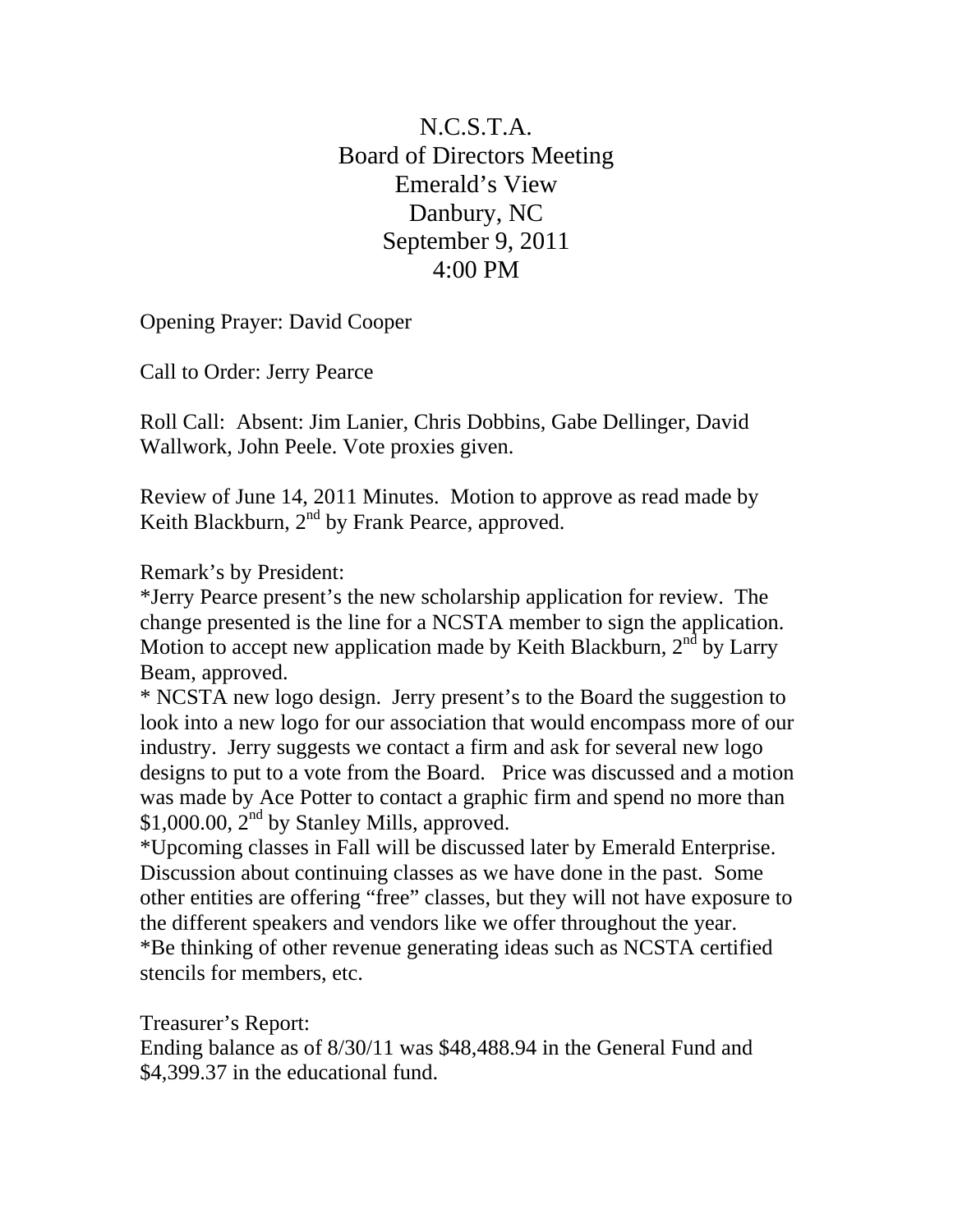\$8,000.00 has been sent out in scholarships so far. There is one to write now, and two that will be sent out in the spring semester. Motion to accept Treasurer report made by Stanley Mills,  $2<sup>nd</sup>$  by Keith Blackburn, accepted.

Administrator's Update:

\*Sunset Beach had around 200 attendees. It was a disappointing turnout. Discussion about the feasibility of continuing the symposium in the east. Emerald Enterprise recommends that we no longer do a symposium in the eastern part of the state, but instead hold several smaller classes in different regions. Motion to not hold eastern symposium was made by Keith Blackburn,  $2<sup>nd</sup>$  by Frank Pearce, approved.

\*Motion made by Keith Blackburn to increase prices of the classes if a second trip to the same region is necessary. Prices would go from \$100 for one day and \$150 for 2 days for the first trip, to \$150 for one day and \$225.00 for 2 days the second trip. This motion was  $2<sup>nd</sup>$  by Larry Beam, approved.

\*NCOWCICB has a recommendation in their minutes to decrease the number of continuing education hours required for each level of certification. Grade level of 1-2 would be 3 CEU's, Level  $3 \& 4$  would be 6 CEU's, and Level 4/combo would be 9 CEU's. If this passes, it would not go into effect until 2013. David Cooper will compose a letter to NCOWCICB to show NCSTA's support for the reduction of CE hours by class level.

\*Hickory update: We have the option to move convention from Sunday-Wednesday to Wednesday –Friday because the center is available. Monica Rhea suggests moving to Wednesday through Friday due to the increase of business in the earlier part of the week and to make classes longer and finish in 2 days. Motion made by Larry Beam, 2<sup>nd</sup> by Latt Moretz, approved. \*The Board decided to do the vendor dinner on Wednesday night, and do away with the Gala and do heavy appetizers and cash bar on Thursday night instead. This would save approximately \$25,000.00. Motion made by Keith Blackburn, 2<sup>nd</sup> by Latt Moretz, approved.

\*Due to the rush to start classes by 8am, Keith Blackburn made a motion to change from a full breakfast for the annual business meeting, to a continental breakfast. This was  $2<sup>nd</sup>$  by Frank Pearce, approved.

\*Motion made by Latt Moretz to keep the door prize value to \$300/day and purchase a TV for the 50/50 drawing to be given away on Thursday evening. This was  $2<sup>nd</sup>$  by Larry Beam, approved.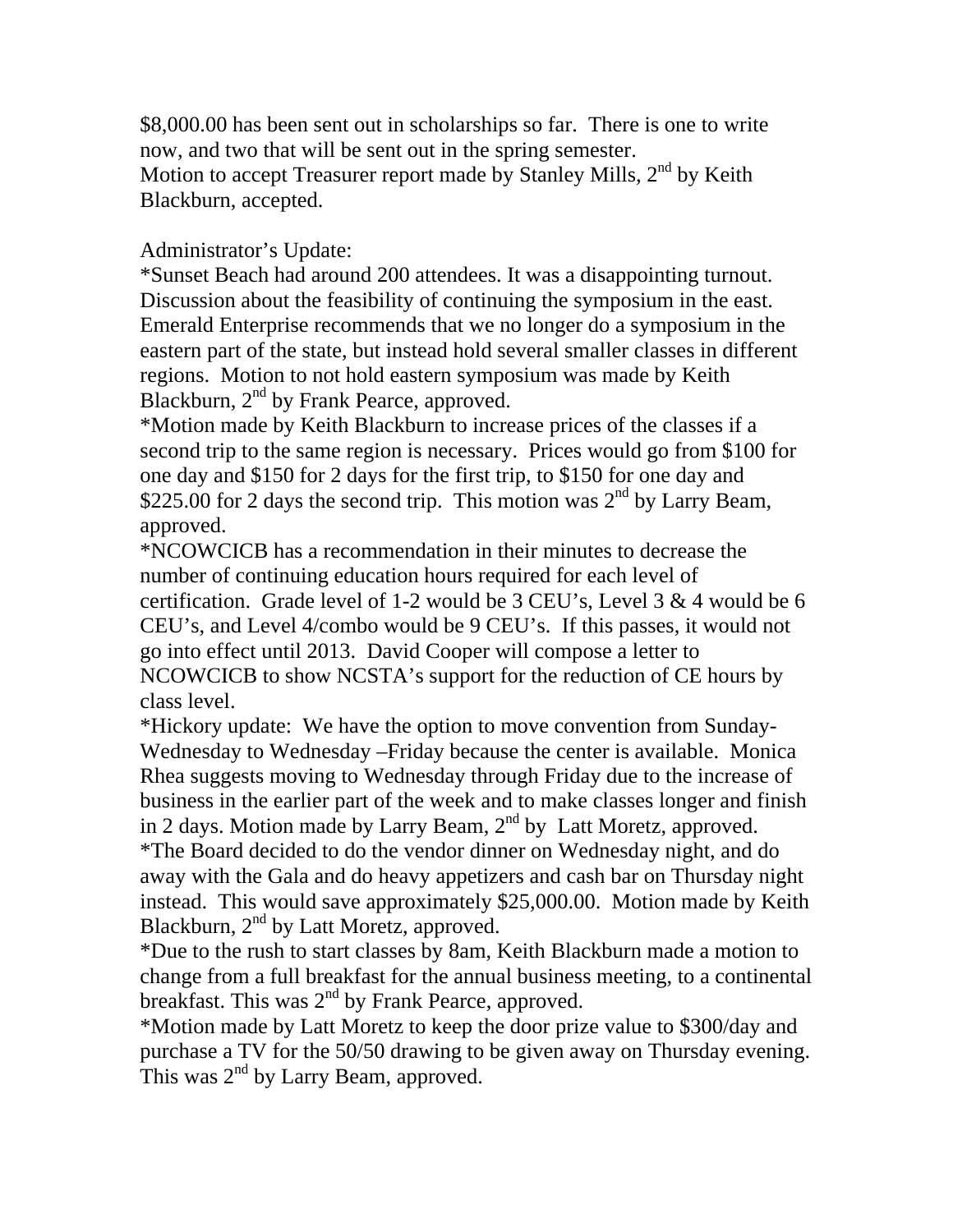\*Give-away options for Hickory discussed. Majority voted for Insulated Coffee mugs with logo and another item such as pens or another hat as budget allows.

\*Board of Directors will need to wear Red Shirts BOTH days.

## Lobbyist Update:

\*Budget passed, vetoed, and the legislative body overrode the veto. Among the items in the Appropriations Act of 2011 was a dismantling of the Division of Environmental Health within the department of Environmental and Natural Resources. Budget will be effective as of 7/1/11. \*Derricks and Cranes update. Representative Fox is willing to go to OSHA

on our behalf. The first choice would be to get an exemption for septic tank trucks, if this isn't possible, we need to move forward to develop a program to be an accredited program for the required education.

## Officer Re-election:

David Cooper, Vice President leads discussion about the re-election. Keith Blackburn makes a motion to leave all officers as filled right now. This was  $2<sup>nd</sup>$  by Stanley Mills, approved. The new nomination form for the Board of Directors was sent out to all membership with the new procedure for nomination instructions, no nominations have been sent into the Board, therefore the Board of Directors will remain the same for 2012.

Contract with Emerald Enterprise brought before the board for review and approval or revision. Contract reviewed and Motion to accept made by Jimmy Shoaf,  $2<sup>nd</sup>$  by Keith Blackburn, approved.

The next board meeting set for January 25, 2012 at 5pm at the Hickory Convention Center.

Motion to Adjourn made by Ace Potter,  $2<sup>nd</sup>$  by Latt Moretz, approved.